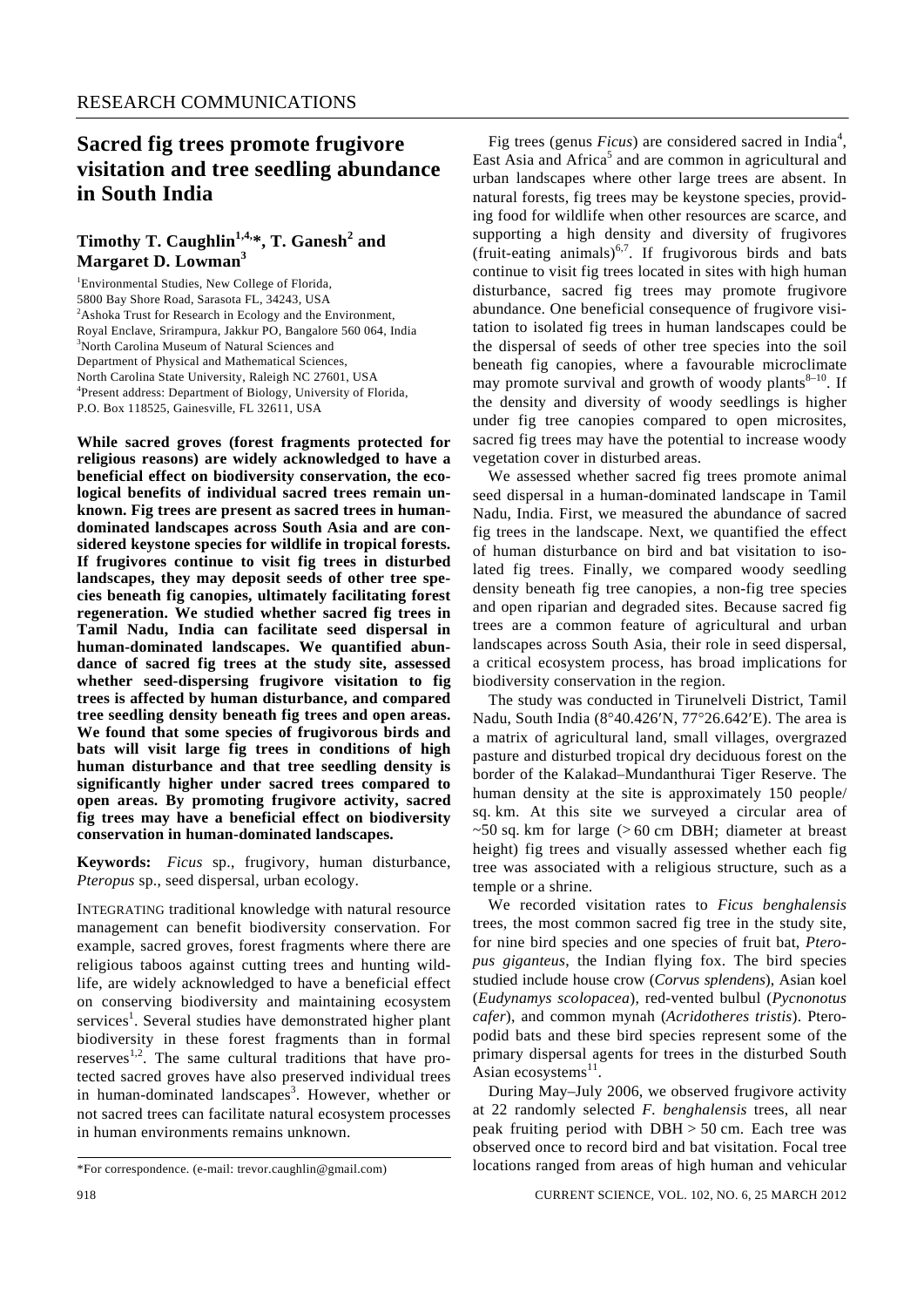| Model                                                       | K | $\triangle AIC_c$ | $W_{ic}$ |  |
|-------------------------------------------------------------|---|-------------------|----------|--|
| DBH of focal tree                                           | 3 | 0.00              | 0.62     |  |
| DBH of focal tree $+$ building cover                        | 4 | 3.15              | 0.13     |  |
| Building cover                                              | 3 | 3.74              | 0.10     |  |
| Neighbouring trees                                          | 3 | 3.76              | 0.09     |  |
| Neighbouring trees $+$ building cover                       | 4 | 5.78              | 0.03     |  |
| DBH of focal tree $+$ building cover $+$ neighbouring trees | 5 | 6.63              | 0.02     |  |
| DBH of focal tree $+$ neighbouring trees                    | 4 | 451.55            | 0.00     |  |

**Table 1.** Comparison of seven models for predicting *Pteropus giganteus* visitation to focal trees

*K* is the number of parameters in the model (including the *Y*-intercept), AIC<sub>c</sub> is the Akaike information criterion for small sample sizes, ΔAIC*c* is the difference in AIC for small sample sizes between the best model and the current model, *wic* are the Akaike weights and DBH is the diameter at breast height.

traffic within villages, to groves of trees on the boundary of the Kalakad–Mundanthurai Tiger Reserve, up to 2 km away from human settlement. As an indicator of tree size, we measured DBH for each tree observed, treating aerial roots as individual stems. We measured two indicators of human disturbance within a 30 m radius around focal trees: neighbourhood tree cover, the sum of DBH of all trees >30 cm DBH, and building cover, a visual assessment of the area occupied by buildings on a scale of 1–5, where  $1 = 0-20\%$ ,  $2 = 21-40\%$ ,  $3 = 41-60\%$ ,  $4 = 61-80\%$ and  $5 = 81 - 100\%$  of the area within the neighbourhood covered by buildings. Previous research on frugivore feeding tree preferences has shown a significant effect of plant neighbourhood at this scale<sup>12</sup>.

 The number and species of birds in *F. benghalensis*  trees were recorded from 0700 to 1000 h, the peak foraging period for frugivorous birds in the area (Caughlin, pers. obs.). To quantify bird visitation we used a scan sampling technique, recording the number of individuals and species identity of each bird in the tree every 15 min during the observation period. The average number of birds detected during scans for each focal tree during the 3 h period of observation was used for analysis of bird visitation. Bat observations took place from 1900 to 2200 h, which spanned the peak visitation period (2000–2100 h) reported in a study of *P. giganteus* foraging from the same region<sup>13</sup>. The total number of bat entries per tree was used to provide a single number for analysis of bat visitation.

 We used generalized linear models, with bird and bat visitation as response variables with an underlying normal and negative binomial distribution (respectively) and log(DBH) of focal fig trees, neighbourhood tree cover and building cover as predictor variables. We checked for correlations between our predictor variables using Pearson's correlation diagnostic and found no correlations greater than 0.30. The main objective of the analysis was to compare the relative importance of neighbourhood tree cover, building cover and tree size for frugivore visitation. We constructed seven models with various combinations of predictor variables for each species (Table 1) and compared models using the altered small-sample version the Akaike information Criterion (AIC*c*), representing the relative goodness of fit of each model<sup>14,15</sup>. We ranked the predictive ability of models using AIC*c* and determined the relative importance of each predictor variable using the sum of the Akaike weights, which can be interpreted as the probability that the current model is the best fit to the data. Finally, we calculated the parameter estimates and standard error for the variables weighted across all models.

 In May–July 2006, we measured seedling density beneath individuals of two tree species, *F. benghalensis*  and *Madhuca longifolia* (Sapotaceae), and treeless open riparian and degraded areas. While some *Ficus* individuals were fruiting during this period, *Madhuca* individuals were not*.* Species were collected, preserved and identified by a plant taxonomist at a nearby biological field station. *Madhuca* trees were selected for comparison to *Ficus*, because while *Madhuca* trees are also considered sacred in the study region and present in the same habitats as *Ficus*, *Madhuca* trees differ from *Ficus* trees in several key traits. *Madhuca* fruits have large seeds and attract a smaller assemblage of bird and bat species than fig trees, and *Madhuca* seeds can germinate beneath the canopy of the parent tree, unlike *F. benghalensis* seeds which are hemiephiphytes and tend to germinate in tree canopies or rocky crevices. Trees and open sites were randomly selected, with 10 replicates for each microsite. At each replicate, we recorded the number and species of every tree or shrub seedling in randomly placed  $10 \text{ m}^2$ quadrats. Seedlings were defined as woody plants < 1 cm diameter at the midpoint of the stem. We only counted naturally dispersed seedlings, excluding those potentially planted by people. Riparian sites were located within 10 m of the banks of the Tambirapani River and open degraded sites were located in any open area not adjacent to the river or a tree canopy. All sampling sites were located at least 100 m apart and we excluded areas where the ground had been recently cleared by people. In order to test for the effects of isolated trees on woody seedling density, we used one-way ANOVA with seedling density as the response variable, and treatment category as the predictor variable.

 A total of 244 *F. benghalensis*, 108 *Ficus religiosa* and 15 *Ficus infectora* trees were found in the area, with a total density of 0.0734 figs/hectare. 61.4% of *F. benghalensis,* 95.3% of *F. infectoria* and 100% of *F. religiosa*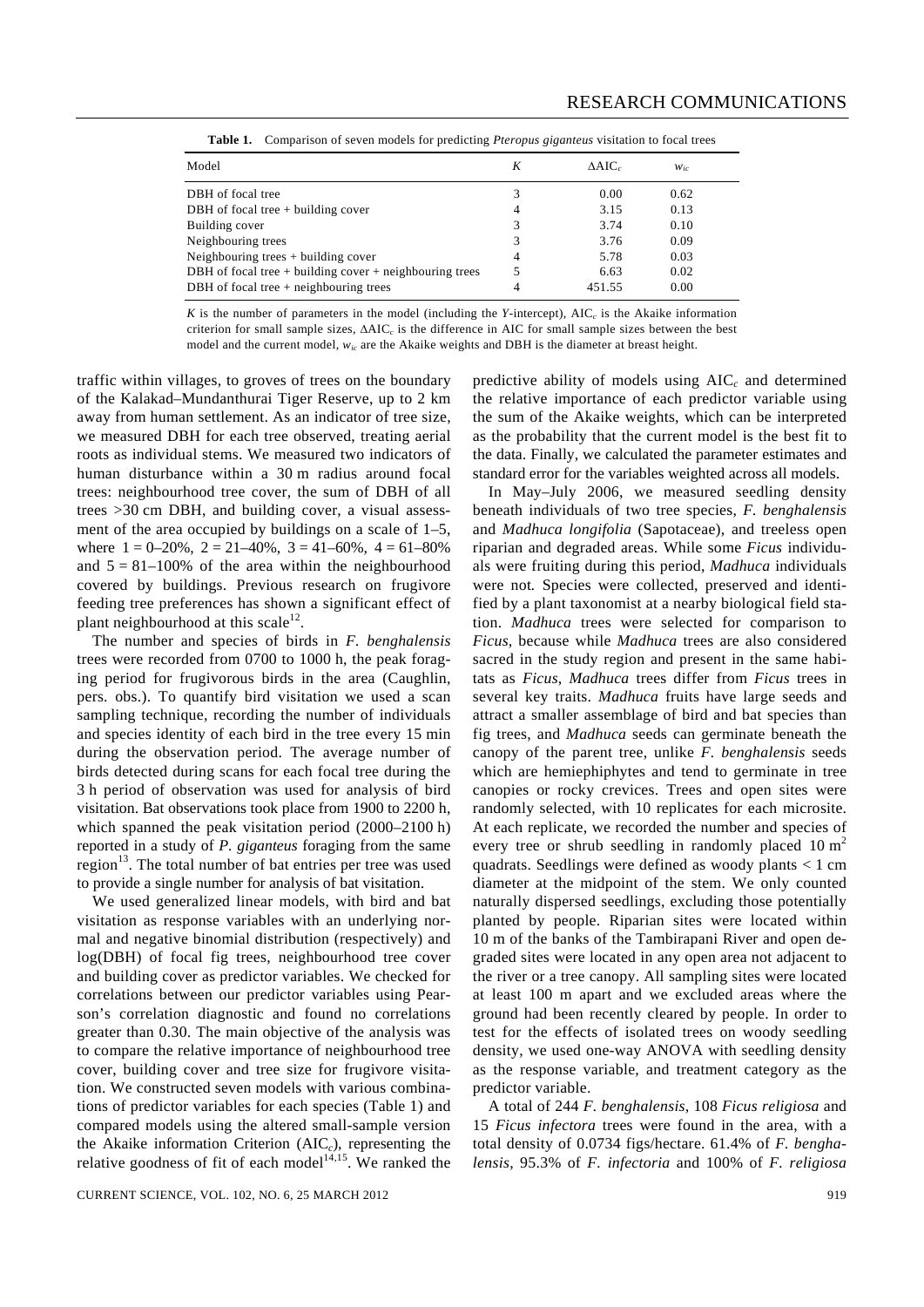## RESEARCH COMMUNICATIONS

were associated with temples. A typical sacred *F. benghalensis* tree next to a roadside temple is shown in Figure 1.

 Twenty-two *F. benghalensis* trees were observed for frugivore activity for a total of 120 h. Eleven frugivorous animal species were observed feeding on trees. The mean number of birds visiting a tree during each 3 h observation period was 11.98, with a standard deviation (SD) of 11.59. Common mynahs accounted for 72.3% of bird visitation to fig trees, followed by house crows (15.5%), Asian koels (6.2%) and red-vented bulbuls (3.6%). All these bird species were frequently seen eating figs. Three other bird species and unidentified birds made up the remaining 2.6% of visitations. The mean number of flying foxes observed visiting fig trees per 3 h observation period was 29.35, with a SD of 41.40.

 The best model for predicting bat visitation consisted solely of the DBH of the focal tree (Table 1). Support for more complex models was limited as the next best-fitting model, including DBH and building cover had a ΔAIC<sub>c</sub> of 3.15. The summation of the Akaike weights ( $\Sigma w_{ic}$ ) for individual variables demonstrated that the size of the focal tree was the most important variable predicting bat visitation ( $\Sigma w_{ic} = 0.77$ ), followed by building cover  $(\Sigma w_{ic} = 0.28)$  and neighbouring trees  $(\Sigma w_{ic} = 0.14)$ . Bat visitation was positively correlated with DBH of the focal tree (Figure 2).

 The best models predicting bird visitation included DBH of the focal tree and the summed DBH of neighbouring trees (Table 2). The best model incorporated both the size of the focal tree and the DBH of the surrounding trees, whereas the second best model  $(\Delta AIC_c = 2.40)$  incorporated only DBH of the focal tree. All other models had  $\triangle AIC_c > 3$ . The summation of the Akaike weights between models for different variables predicting bird visitation revealed DBH of the focal tree to be the best predictor of bird visitation ( $\Sigma w_{ic} = 0.99$ ),



**Figure 1.** A typical *Ficus benghalensis* tree located next to a temple at the study site. Photo credit: A. Saravanan.

followed by summed DBH of neighbouring trees  $(\Sigma w_{ic} = 0.76)$ , and building cover  $(\Sigma w_{ic} = 0.16)$ . We found a positive correlation between focal tree DBH and bird visitation (Figure 3) and a negative correlation between bird visitation and neighbourhood tree cover.

 A total of 294 woody seedlings from ten different tree species were recorded, with 283 seedlings located under tree canopies and 11 located in riparian or degraded areas (Table 3). Ten of these seedling species were animaldispersed and one was wind-dispersed. Four species were naturally occurring forest species in the bioregion, whereas nine seedling species were associated with humans in the area, commonly planted in public spaces



**Figure 2.** *Pteropus giganteus* visitation to fig trees as a function of log-transformed diameter at breast height (DBH; in cm).



Figure 3. Bird visitation to fig trees as a function of focal tree logtransformed DBH (in cm).

920 CURRENT SCIENCE, VOL. 102, NO. 6, 25 MARCH 2012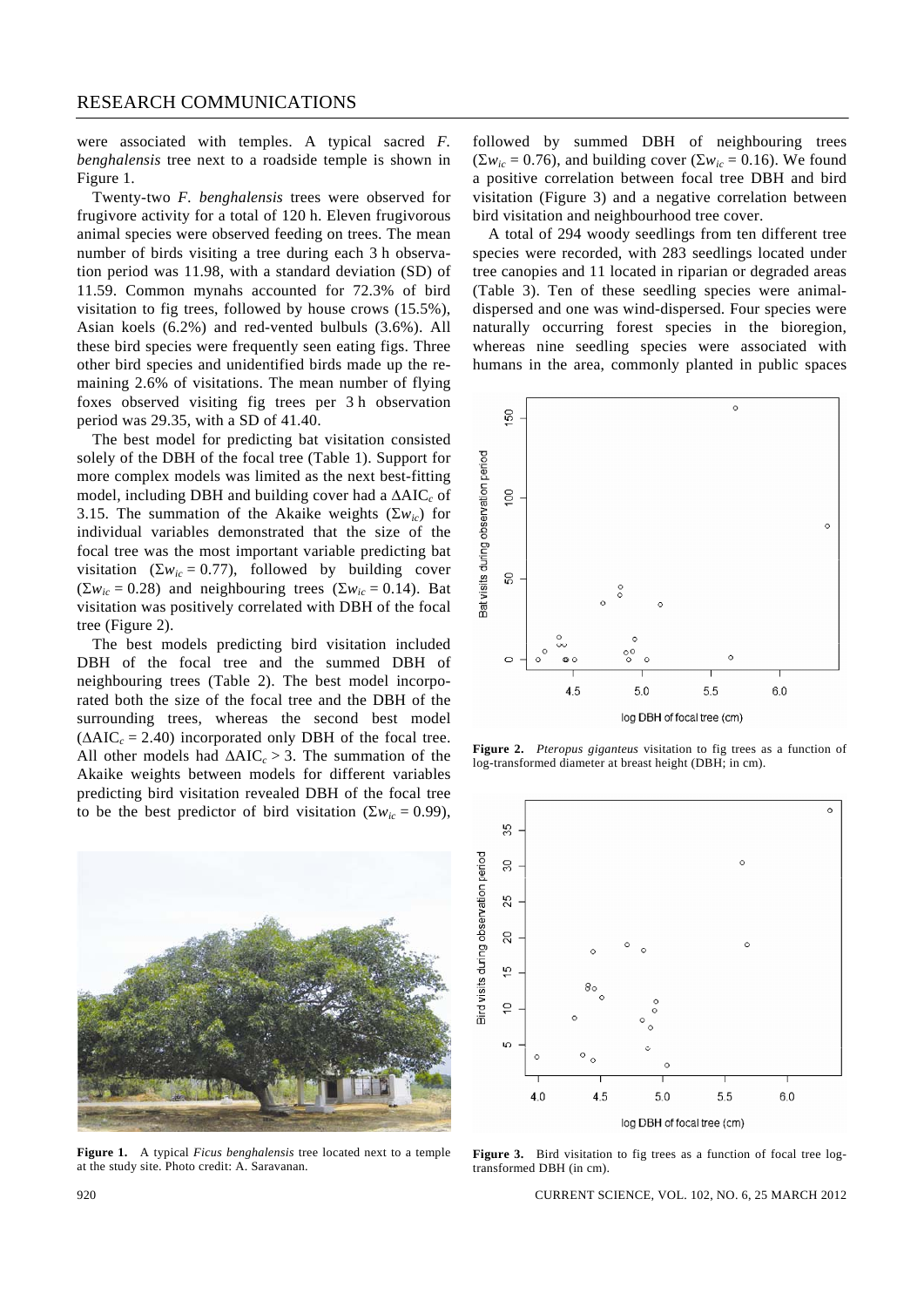| Model                                                       | K | $\triangle AIC_{c}$ | $W_{ic}$ |
|-------------------------------------------------------------|---|---------------------|----------|
| DBH of focal tree $+$ neighbouring trees                    | 4 | 0.00                | 0.64     |
| DBH of focal tree                                           | 3 | 2.40                | 0.19     |
| DBH of focal tree $+$ building cover $+$ neighbouring trees |   | 3.40                | 0.12     |
| DBH of focal tree $+$ building cover                        | 4 | 5.36                | 0.04     |
| Neighbouring trees                                          | 3 | 16.24               | 0.00     |
| Building cover $+$ neighbouring trees                       | 4 | 19.40               | 0.00     |
| Building cover                                              | 3 | 20.65               | 0.00     |

**Table 2.** Comparison of seven models predicting bird visitation to focal trees

| <b>Species</b>                                   | F   | M   | R        | D              | Total | Source | Dispersal |
|--------------------------------------------------|-----|-----|----------|----------------|-------|--------|-----------|
| <i>Morinda citrifolia</i> L. (Rubiaceae)         | 46  | 44  | 5        | $\overline{c}$ | 97    | N, H   | Animal    |
| Azadirachta indica L. (Meliaceae)                | 41  | 18  | 4        |                | 63    | N, H   | Animal    |
| Madhuca longifolia (L.) J.F. Macbr. (Sapotaceae) |     | 44  | $\Omega$ |                | 44    | H      | Animal    |
| Murraya koenigii (L.) Sprengel (Rutaceae)        |     | 9   | $\Omega$ |                | 16    | Η      | Animal    |
| Streblus sp. (Moraceae)                          |     |     | $\Omega$ |                | 8     | N      | Animal    |
| Thevetia neriifolia* L. (Apocynaceae)            | 14  |     | $\Omega$ |                | 14    | Η      | Wind      |
| Polyalthia longifolia Sonn. (Annonaceae)         |     |     | $\Omega$ |                | 3     | Η      | Animal    |
| Ficus religiosa L. (Moraceae)                    |     |     | $\Omega$ |                |       | H      | Animal    |
| Citrus sp.* (Rutaceae)                           |     |     | $\Omega$ |                |       | Η      | Animal    |
| Syzygium cuminii (L.) Skeels. (Myrtaceae)        |     |     | $\Omega$ | 0              |       | N, H   | Animal    |
| Meliaceae*                                       |     | 42  | $\Omega$ |                | 42    |        | Animal    |
| Total seedling abundance                         | 118 | 165 | 9        |                | 294   |        |           |
| Total seedling species richness                  | 8   |     | ◠        |                | 11    |        |           |

Table 3. Tree and shrub seedlings found in the study

\*Indicates the seedling species was found only beneath a single isolated focal tree.

N, Naturally occurring; H, Cultivated by humans; F, Ficus; M, Madhuca; R, Riparian; D, Degraded.

and gardens. The highest number of seedlings per individual site occurred under *Madhuca* trees, with a mean and SD of  $16.5 \pm 9.0$  seedlings. A lower number of seedlings occurred beneath *Ficus*, with a mean and SD of  $11.7 \pm 6.1$ . In contrast to both treatments with tree species, open degraded and riparian sites had very low seedling density with comparatively little variation (degraded:  $0.2 \pm 0.4$  seedlings, riparian:  $0.9 \pm 1.3$  seedlings). Oneway ANOVA demonstrated significant effect of treatment on seedling density (*F*-ratio = 6.53,  $P < 0.001$ ).

 Our results suggest that sacred fig trees in South India are likely to promote animal seed dispersal and tree seedling recruitment in human-dominated landscapes. In a survey of 367 large (DBH > 60 cm) *Ficus* trees at the study site, 73% of the trees were associated with temples and shrines, indicating that religion is a critical driver of fig tree conservation in India. Tree size was more important than the effects of human disturbance in explaining visitation by Indian flying foxes and frugivorous birds, suggesting that these animals will continue to visit large trees even in urban areas. Finally, the area beneath large isolated trees contained a significantly higher abundance of animal-dispersed tree seedlings compared to open areas. Consequently, isolated fig trees in the landscape could become focal points for expansion of woody vegetation. Recognizing the value of sacred fig trees as a food resource for frugivorous animals and a recruitment site for woody seedlings could lead to improved biodiversity conservation in human-dominated landscapes.

 In this study, birds and flying foxes continued to visit large *F. benghalensis* trees in areas of high human disturbance. Other tree species may fail to attract frugivores in sites with high human activity<sup>16</sup> and the ability of figs to attract a wide range of frugivores may contribute to their usefulness for biodiversity conservation<sup>8,11</sup>. The large number of bats observed visiting trees in areas with high building cover and associated human presence is especially surprising considering that flying foxes are hunted in the area. Bats may have visited human-inhabited areas regardless of potential risks because of greater food sources available in yards, orchards and near temples, relative to the uninhabited areas. Despite the relative unimportance of human disturbance for bat foraging, bat activity may be negatively influenced by humans in other ways, for example, disturbance of roost sites $17$ . The 10 different bird species observed eating figs were largely those well-adapted to human settlement, representing only a fraction of the diverse assemblages of fruit-eating birds observed feeding on the fruit of fig trees in undisturbed forests of the area<sup>18</sup>. While neither *P. giganteus* nor the bird species we observed are considered threatened, increased abundance of these animal species in the landscape could promote seed dispersal, leading to increased tree recruitment.

Similar to previous studies elsewhere in the world $8,10$ , we found significantly higher seedling density beneath isolated trees compared to open areas, with 96.9% (*n* = 294) of seedlings occurring beneath *Ficus* and

CURRENT SCIENCE, VOL. 102, NO. 6, 25 MARCH 2012 921